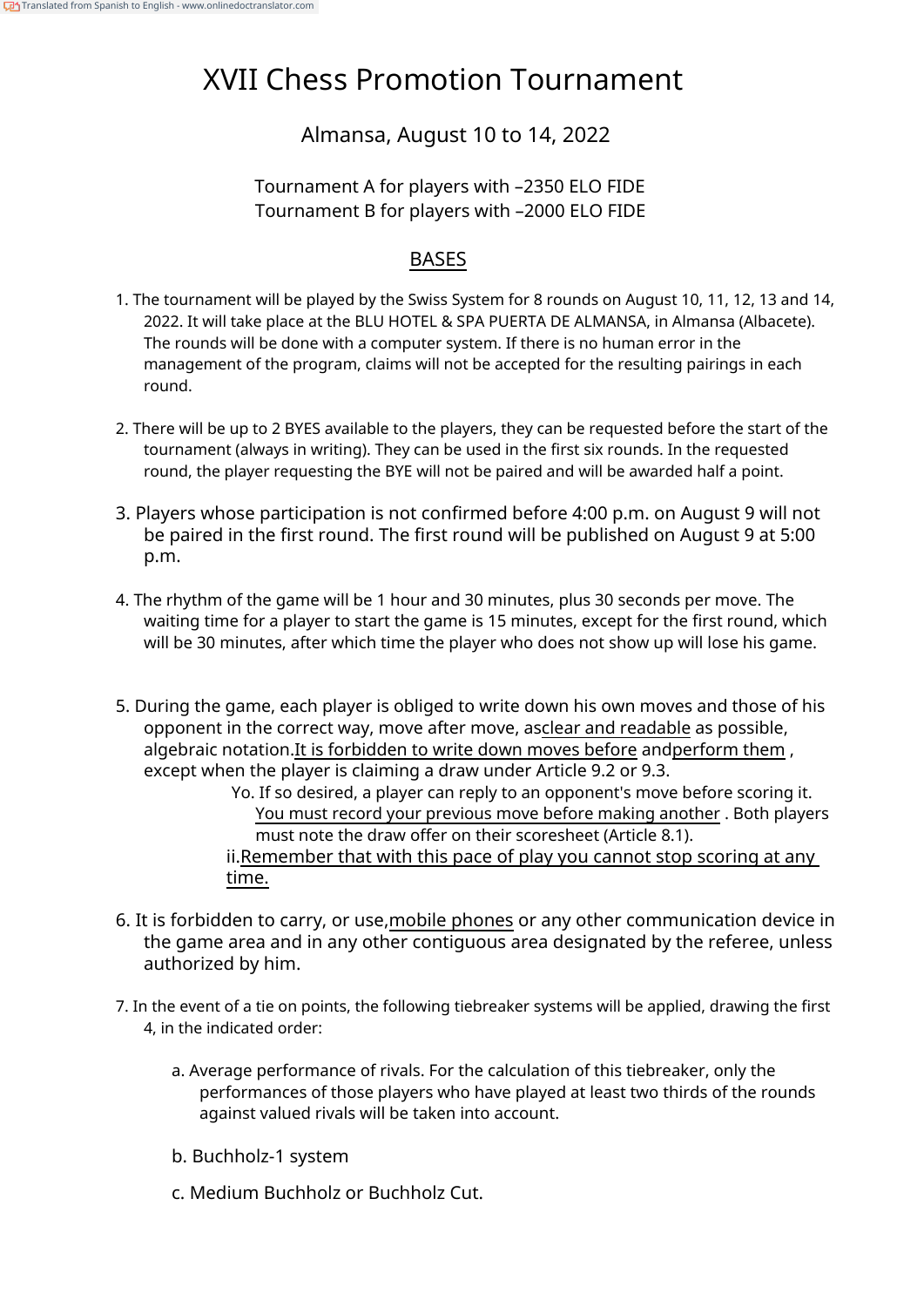- d. Average rating of the rivals.
- and. Greater number of games won.
- F. 5 minute game
	- Yo. Premature agreement penalty: In case of a tie, decide the final score after valuing as zero (for the sole purpose of this tiebreaker) the tables for premature agreement in any of the tournament rounds.
	- ii. Premature draws will be considered, for this sole purpose, when they occur before 15 moves have been made -which do not constitute a repetition of moves, claimed or not, with the manifest purpose of exceeding said limitor before one hour of session has elapsed. of game. The arbiter may allow, on a case-by-case basis, a slightly lower number of moves if the game is sufficiently advanced. The list of the items that involve premature agreement will be published.
	- iii. The draw proposal must always be noted on the form. The players will communicate their agreement to the referee and will keep the times on the game clocks until confirmed by the referee, who will indicate to the players whether or not the agreement is premature for tie-breaking purposes. This system respects the Laws of Chess.
- 8. The Tournament will be valid for ELO of FIDE (IRT) and ELO FEDA. The Head Arbiter will send the Official Tournament Report to FIDE and FEDA.
- 9. Any arbitration incident will be resolved by the Main Referee of the Tournament, or by the Tournament Director if it is not an arbitration issue.
- 10. Analysis or the reproduction of games in the Game Room will not be allowed. The Game Room may not be left, with the game in progress, without the authorization of the Referee. A player whose turn it is to make a move may not leave the board without the Referee's authorization. Comments between the players about the games in play must be avoided.
- 11. The prizes will be awarded in strict order of classification. If a player is entitled to prize money in several classifications, the one with the highest value will be assigned. The withholding established by the Current Legislation will be applied to these amounts. Yo. The prizes are not cumulative, with the exception of the trophies, in which each

player only has the option of the trophy in their age category.

- 12. Smoking is prohibited in the game room.
- 13. It is at the discretion of the organization the elimination of players with a forfeit, or who are not in the game room before the start of the first round.
- 14. For matters not provided for in these Bases, this Tournament will be governed by the current FIDE or FEDA Regulations.
- 15. The right of admission is reserved.
- 16.Spanish players must be in possession of a valid federation license.Players with a flag other than ESP must have a FIDE code.
- 17. "The participants in the tournament authorize the publication of their personal data in the different means of communication that the organization considers appropriate for the